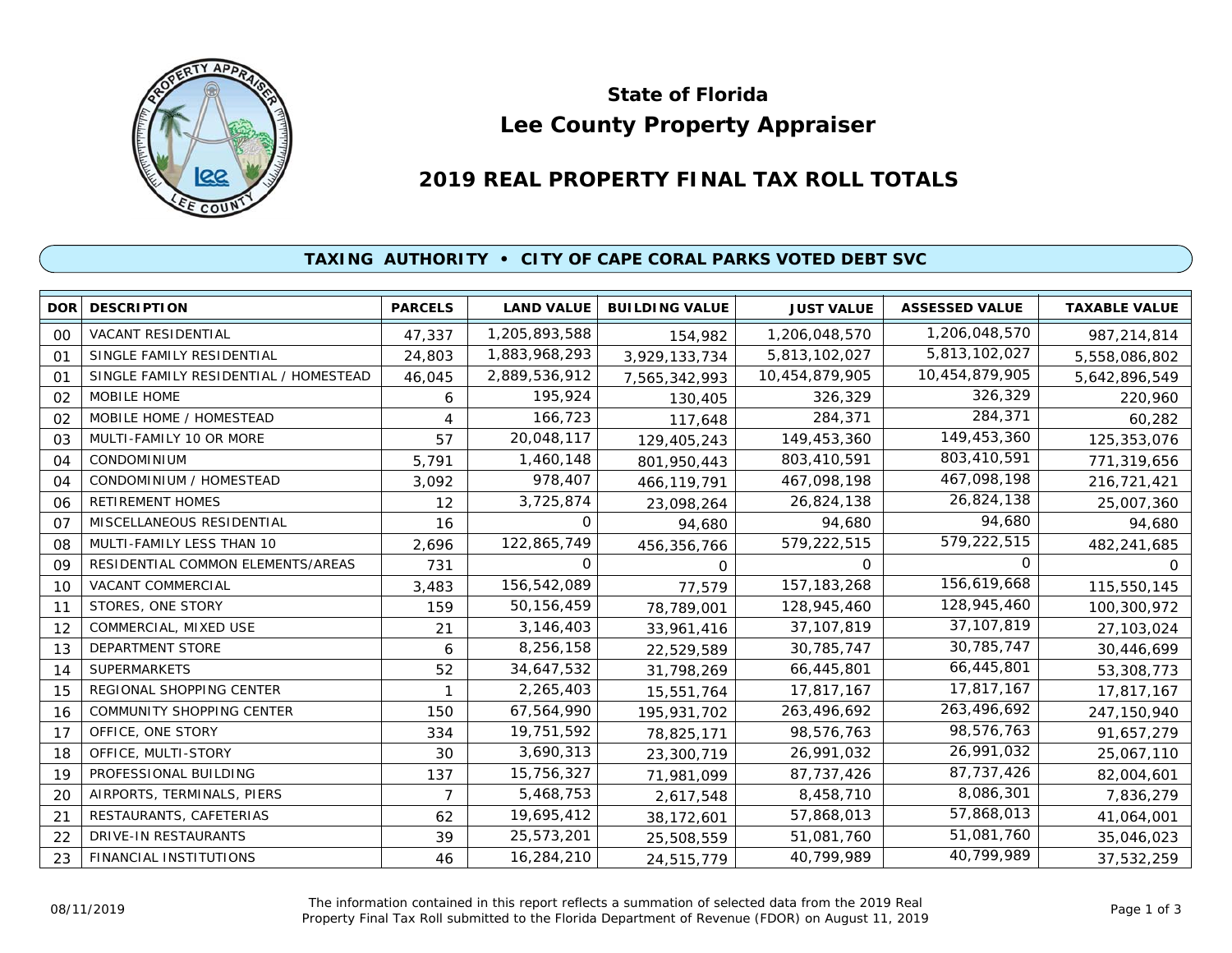### **TAXING AUTHORITY • CITY OF CAPE CORAL PARKS VOTED DEBT SVC**

| DOR <b>I</b> | <b>DESCRIPTION</b>                    | <b>PARCELS</b> | <b>LAND VALUE</b> | <b>BUILDING VALUE</b> | <b>JUST VALUE</b> | <b>ASSESSED VALUE</b> | <b>TAXABLE VALUE</b> |
|--------------|---------------------------------------|----------------|-------------------|-----------------------|-------------------|-----------------------|----------------------|
| 24           | INSURANCE COMPANY OFFICES             | 7              | 331,569           | 1,188,671             | 1,520,240         | 1,520,240             | 1,480,612            |
| 25           | REPAIR SERVICE SHOPS                  | 4              | 119,867           | 491,941               | 611,808           | 611,808               | 586,544              |
| 26           | <b>SERVICE STATIONS</b>               | 19             | 5,837,838         | 7,607,495             | 13,445,333        | 13,445,333            | 10,643,512           |
| 27           | AUTO SALES, REPAIR, ETC               | 79             | 13,215,341        | 20,088,039            | 33,303,380        | 33,303,380            | 31,895,656           |
| 28           | PARKING LOTS, MH PARKS, ETC           | 23             | 2,960,571         | 885,629               | 3,846,200         | 3,846,200             | 3,498,207            |
| 32           | ENCLOSED THEATER/AUDITORIUM           | 5              | 628,357           | 1,916,419             | 2,544,776         | 2,544,776             | 2,541,604            |
| 33           | NIGHT CLUBS, LOUNGES, BARS            | 12             | 513,147           | 3,001,144             | 3,514,291         | 3,514,291             | 3,340,041            |
| 34           | BOWLING ALLEYS, RINKS, ARENAS         | $\overline{2}$ | 856,396           | 1,952,370             | 2,808,766         | 2,808,766             | 2,792,165            |
| 35           | <b>TOURIST ATTRACTIONS</b>            | 3              | 1,592,632         | 722,935               | 2,315,567         | 2,315,567             | 2,315,567            |
| 38           | GOLF COURSE, DRIVING RANGE            | $\overline{4}$ | 1,865,035         | 1,483,976             | 3,349,011         | 3,349,011             | 3,349,011            |
| 39           | HOTELS, MOTELS                        | 6              | 3,436,587         | 16,441,645            | 19,878,232        | 19,878,232            | 15,598,638           |
| 40           | VACANT INDUSTRIAL                     | 65             | 5,784,239         | 14,268                | 5,801,261         | 5,798,507             | 4,811,128            |
| 41           | LIGHT MANUFACTURING                   | 30             | 3,318,009         | 11,674,433            | 14,992,442        | 14,992,442            | 14,087,076           |
| 45           | CANNERY, BREWERY, WINERY              | 1              | 63,659            | 107,407               | 171,066           | 171,066               | 171,066              |
| 47           | MINERAL PROCESSING                    | 1              | 135,300           | 64,270                | 199,570           | 199,570               | 117,117              |
| 48           | WAREHOUSING, DISTRIBUTION TERMINALS   | 437            | 33,677,988        | 121,140,002           | 154,817,990       | 154,817,990           | 139, 195, 507        |
| 49           | <b>OPEN STORAGE</b>                   | 3              | 1,079,628         | 299,931               | 1,379,559         | 1,379,559             | 861,151              |
| 53           | <b>CROPLAND CLASS III</b>             | $\mathbf{1}$   | 4,740             | 19,153                | 121,134           | 23,893                | 23,893               |
| 54           | TIMBERLAND INDEX 90+                  | 13             | 1,472,988         | $\mathbf 0$           | 7,804,523         | 1,472,988             | 1,472,988            |
| 60           | <b>GRAZING LAND CLASS I</b>           | 4              | 256,484           | $\mathsf{O}$          | 4,438,778         | 256,484               | 256,484              |
| 61           | <b>GRAZING LAND CLASS II</b>          | 5              | 298,220           | 263,791               | 2,225,917         | 562,011               | 562,011              |
| 62           | <b>GRAZING LAND CLASS III</b>         | 3              | 18,184            | 221,065               | 626,920           | 239,249               | 72,276               |
| 65           | <b>GRAZING LAND CLASS VI</b>          | $\mathbf{1}$   | 612,230           | $\Omega$              | 3,032,110         | 612,230               | 612,230              |
| 67           | POULTRY, BEES, TROPICAL FISH, RABBITS | 8              | 3,078,068         | 434,786               | 4,528,651         | 3,512,854             | 1,775,232            |
| 68           | DAIRIES, FEED LOTS                    | $\overline{2}$ | 55,524            | 115,566               | 378,906           | 171,090               | 74,979               |
| 70           | VACANT INSTITUTIONAL                  | 101            | 2,977,779         | 2,020                 | 2,979,799         | 2,979,799             | 54,295               |
| 71           | CHURCHES, TEMPLES                     | 69             | 24,346,486        | 80,844,594            | 105, 191, 080     | 105,191,080           | 573,931              |
| 72           | PRIVATE SCHOOLS & COLLEGES            | 5              | 651,489           | 2,310,967             | 2,962,456         | 2,962,456             | $\mathbf{O}$         |
| 73           | PRIVATELY OWNED HOSPITALS             | $\overline{2}$ | 1,678,779         | 11,679,000            | 13,357,779        | 13,357,779            | $\Omega$             |
| 74           | HOMES FOR THE AGED                    | 4              | 2,140,191         | 47,519,017            | 49,659,208        | 49,659,208            | 5,960,051            |
| 75           | ORPHANAGES, NON-PROFIT SERVICE        | 32             | 3,817,088         | 14,821,347            | 18,638,435        | 18,638,435            | 106,426              |
| 76           | MORTUARY, CEMETERY, CREMATORIUM       | $\mathbf{1}$   | 1,537,535         | 304,816               | 1,842,351         | 1,842,351             | 723,154              |
| 77           | CLUBS, LODGES, UNION HALLS            | 12             | 2,792,343         | 5,282,300             | 8,074,643         | 8,074,643             | 1,140,307            |
| 80           | VACANT GOVERNMENTAL                   | 1,629          | 81,072,365        | 91,787                | 81, 164, 152      | 81, 164, 152          | 0                    |
| 82           | FOREST, PARKS, RECREATIONAL           | 46             | 9,170,697         | $\mathsf{O}$          | 9,170,697         | 9,170,697             | 0                    |